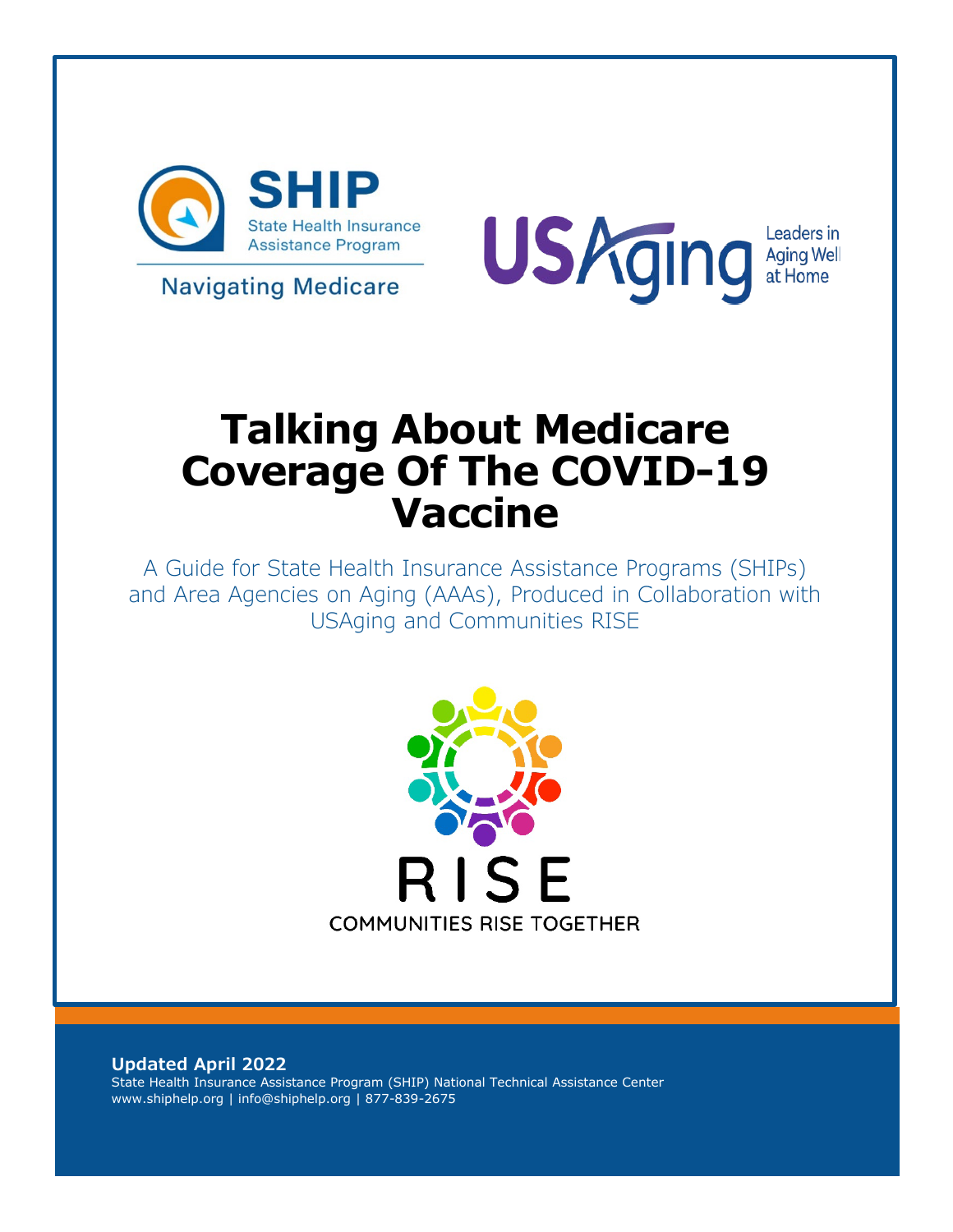## **Contents**

| One-Page Handout on Medicare Coverage of the Vaccine  16 |  |
|----------------------------------------------------------|--|

#### ACKNOWLEDGEMENTS

This project was a collaborative effort between USAging (usaging.org), Communities RISE -Reach, Immunizations, System Change for Equity (rise4all.org), and the State Health Insurance Assistance Program (SHIP) National Technical Assistance Center (shiphelp.org) at Northeast Iowa Area Agency on Aging (nei3a.org). This guide was produced by the SHIP National Technical Assistance Center. Contributors include the following: Ginny Paulson (Director); Dennis Smithe (Program Development Manager, M.A. in Counseling); Emily Whicheloe (Education Director for the Medicare Rights Center and SHIP Center partner); Derek Ayeh (Coordinator, Education & Policy for the Medicare Rights Center and SHIP Center partner); and Mike Klug (Medicare consultant for the SHIP Center).

In October 2021, this guide was made part of the Managing Through COVID-19 Toolkit, a project of the U.S. Administration for Community Living, housed in the COVID-19 menu at [www.shiphelp.org.](http://www.shiphelp.org/)

*This publication was supported by the Health Resources and Services Administration (HRSA) of the U.S. Department of Health and Human Services (HHS) as part of an award totaling \$35,000 with none financed with non-governmental sources. The contents are those of the author(s) and do not necessarily represent the official views of, nor an endorsement, by HRSA, HHS, or the U.S. Government. For more information, please visit HRSA.gov. This document was also supported, in part, by grant number 90SATC0002 from the Administration for Community Living (ACL), Department of Health and Human Services, Washington, D.C. 20201. Grantees undertaking projects under government sponsorship are encouraged to express freely their findings and conclusions. Points of view or opinions do not, therefore, necessarily represent official Administration for Community Living policy.*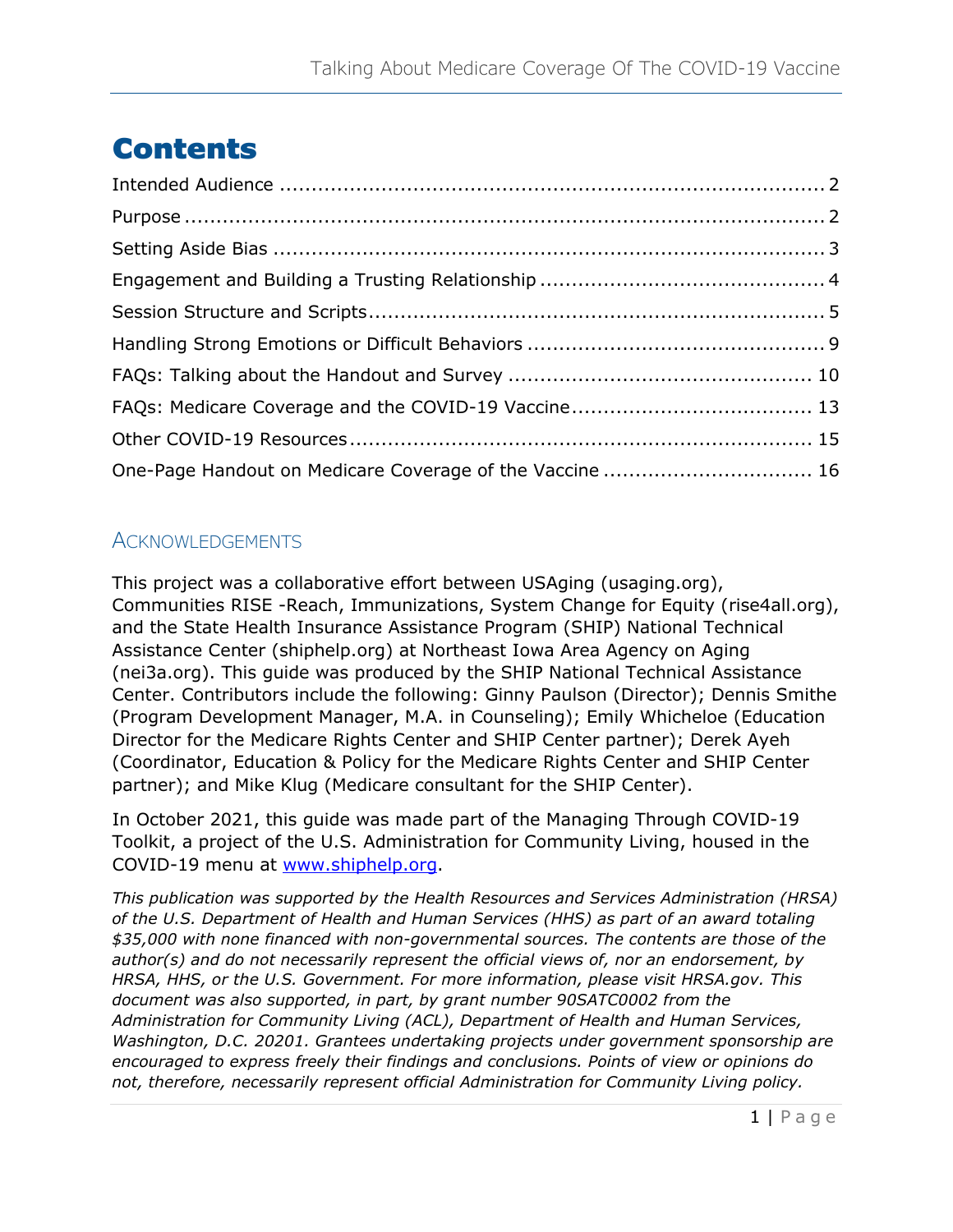### <span id="page-2-0"></span>Intended Audience

This guide and a companion one-page educational handout were produced for use by State Health Insurance Assistance Programs (SHIPs), Area Agencies on Aging (AAAs), and their partners in the geographic areas determined eligible for funding under the USAging grant-funded project. However, other SHIP, AAA, or partner organizations interested in using these materials are welcome do so.

These materials have been made nationally available as part of the Managing Through COVID-19 Toolkit at [https://www.shiphelp.org/covid-19/toolkit.](https://www.shiphelp.org/covid-19/toolkit)

### <span id="page-2-1"></span>Purpose

This project is part of a federal effort to address health disparities and low vaccination rates among older adults in some areas of the United States. It is funded by a grant to USAging from the Health Resources and Services Administration (HRSA) of the U.S. Department of Health and Human Services.

The goal is to educate older adults, who are among those most at-risk from COVID-19. The COVID-19 vaccine is a proven defense against the virus, as it has reduced the death rate among older adults from COVID-19. As the COVID-19 public health emergency continues, SHIP Medicare counseling sessions and AAA Information and Assistance sessions provide an opportunity to discuss the vaccine, as it relates to aging, health care, and Medicare.



COVID-19 and the vaccine are sensitive topics for many people. This guide provides scripted statements and guidance about when and how to introduce the subject of the vaccine into one-on-one sessions. It also provides guidance about when not to introduce the subject or when and how to effectively drop the subject, based on individual reactions. It builds upon the SHIP mission to be trusted and unbiased, a value also shared by AAAs.

Basic COVID-19 vaccine information for the public is provided on a one-page handout titled "Medicare Covers all COVID-19 Vaccines." More detailed COVID-19 information is part of this companion guide and will help you address questions not answered on the one-page handout.

As of October 2021, 75% of people 18 or older in the U.S. have received at least one dose of the COVID-19 vaccine, and 82% of adults 65 and older are fully vaccinated. For more information about the vaccine, visit [https://www.cdc.gov/coronavirus.](https://www.cdc.gov/coronavirus)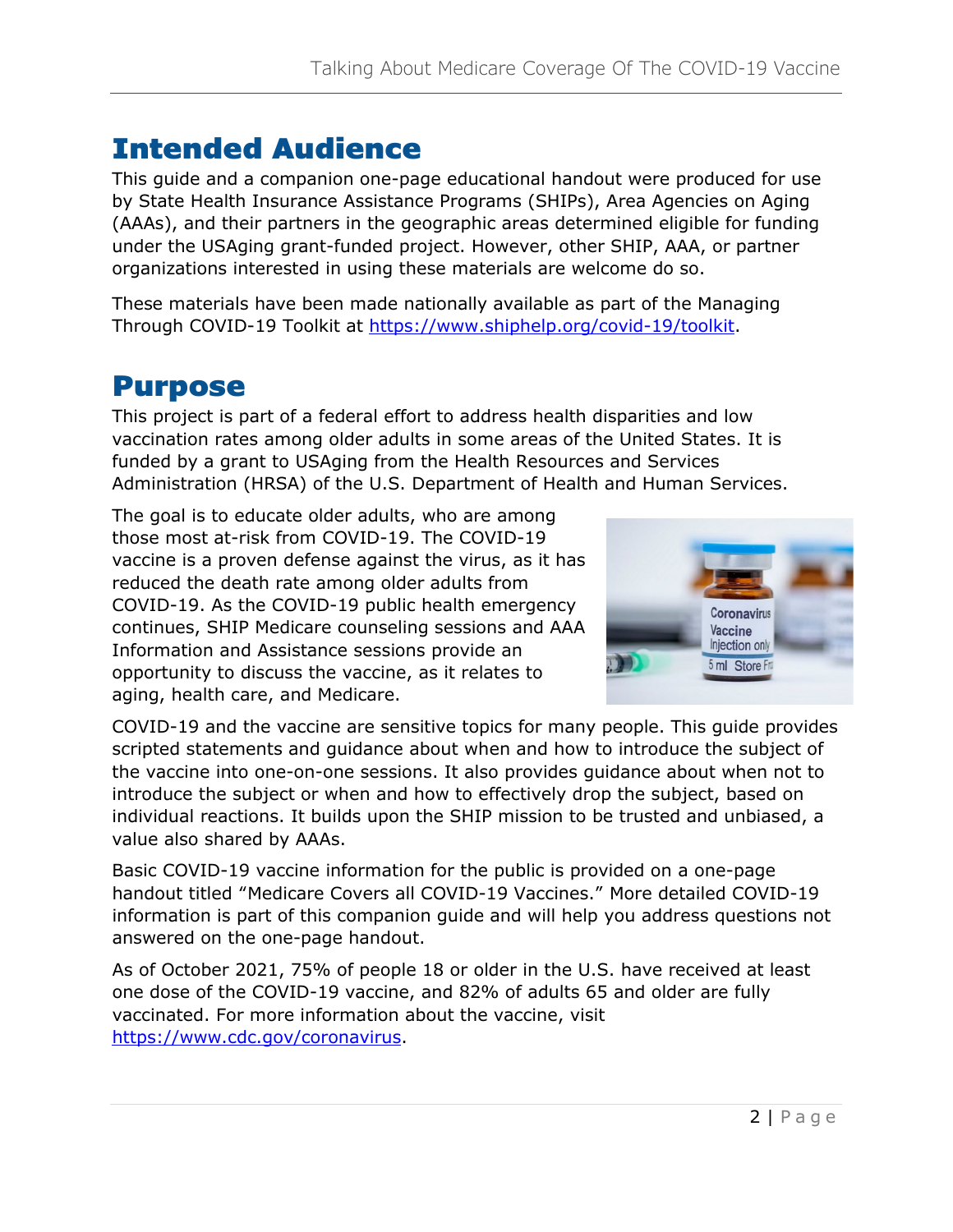### <span id="page-3-0"></span>Setting Aside Bias

SHIPs provide local, trusted, and unbiased Medicare help to the public, often in one-on-one sessions, referred to as "Medicare counseling sessions." AAA staff are also required to be unbiased in providing Information and Assistance services to older adults and their caregivers. Biases can limit our ability to relate to our clients or for our clients to relate to us.

Bias can cause people to notice information that supports their beliefs and ignore information that does not. For example, individuals who have a positive bias toward taking COVID-19 precautions may be more open to the COVID-19 vaccine handout than individuals who believe taking COVID-19 precautions is an infringement of their personal freedom. Each person's interpretations are based on their beliefs. Even having read the same handout, their bias will tend to shape the way they perceive the details, further confirming their beliefs. This is true for both the counselor and the client.

Biases can stem from many sources, including culture, upbringing, socio-economic status, political beliefs, or religious beliefs. It goes without saying that most of us hold specific political and religious beliefs, and it is important to notice when either of these comes into play in a session. Our biases may

*To assess your biases, visit: [https://implicit.harvard.edu/imp](https://implicit.harvard.edu/implicit/takeatest.html) [licit/takeatest.html.](https://implicit.harvard.edu/implicit/takeatest.html)* 

be unconscious – also referred to as implicit – and can be used to take cognitive shortcuts when people have limited information or time. For example, when you meet with a client, they may use unconscious bias when trying to decide if you are trustworthy. They will use previous experiences to come to a conclusion.

Getting rid of bias may be impossible, but if we understand our own bias, we can better serve clients without judgement or assumptions based on bias. Project Implicit is an international collaboration of scientists, started through Harvard University, that measures implicit (or unconscious) bias. Anyone can take one or more of their implicit bias tests to assess whether they have implicit bias based on a variety of factors, including gender, politics, race, religion, or sexual orientation. To assess your biases, visit: [https://implicit.harvard.edu/implicit/takeatest.html.](https://implicit.harvard.edu/implicit/takeatest.html)

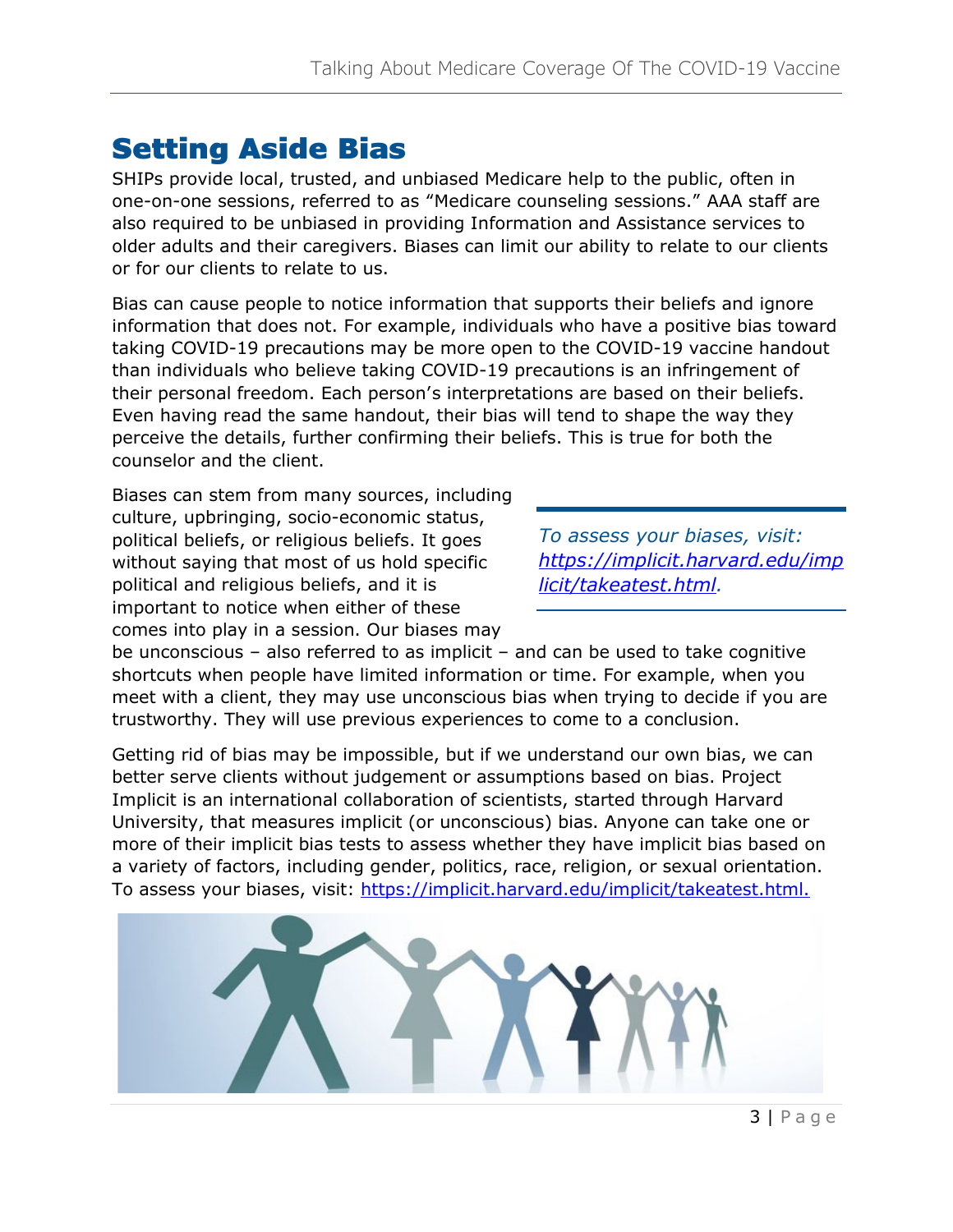### <span id="page-4-0"></span>Engagement and Building a Trusting Relationship

Every interaction we have with a Medicare beneficiary is far more than just the act of disseminating Medicare information. We are using empathy and other positive interpersonal skills to ensure people feel listened to, understood, respected, and safe. This, in turn, enables us to be more effective at doing our job.

When talking with the public about the COVID-19 vaccine, these skills are essential, due to the sensitive nature of the topic. Using these skills can help prevent you from becoming enmeshed in an uncomfortable conversation, and they can help your clients feel heard and understood. Applying these skills can make all our interactions more effective, regardless of the topic.

1. Empathy: Key to developing trust is expressing empathy. For example,  $1$ the population you are serving may be confused, afraid, or receiving contradictory information. Acknowledging this is a way to build trust. State your commitment

*When talking with the public about the COVID-19 vaccine, these skills are essential, due to the sensitive nature of the topic.*

to providing objective information and helping them navigate options in a way that best meets their needs. For you to be effective, they need to feel that you genuinely interested in them.

- 2. Self-Reflection. Self-reflection is being able to honestly examine your view of the world and biases, and to do so without judgment. Doing this in advance can reduce the impact of your personal views or bias on your work.
- 3. Open Minded and Non-judgmental. A counselor also should know how to listen without judgment or evaluation. Building upon a solid understanding of your own bias, you can respond rather than react.
- 4. Active Listening. Active listening entails listening not only to what is being said but *how* it is being said, keeping in mind the context of the conversation. Minimize distractions and give your full attention. Summarize or paraphrase what you have heard to ensure everyone is on the same page.
- 5. Effective use of Humor. Using humor, when done effectively and respectfully, can build trust and rapport. It is nice when you and those you

<span id="page-4-1"></span><sup>1</sup> https://searchfindhelp.org/about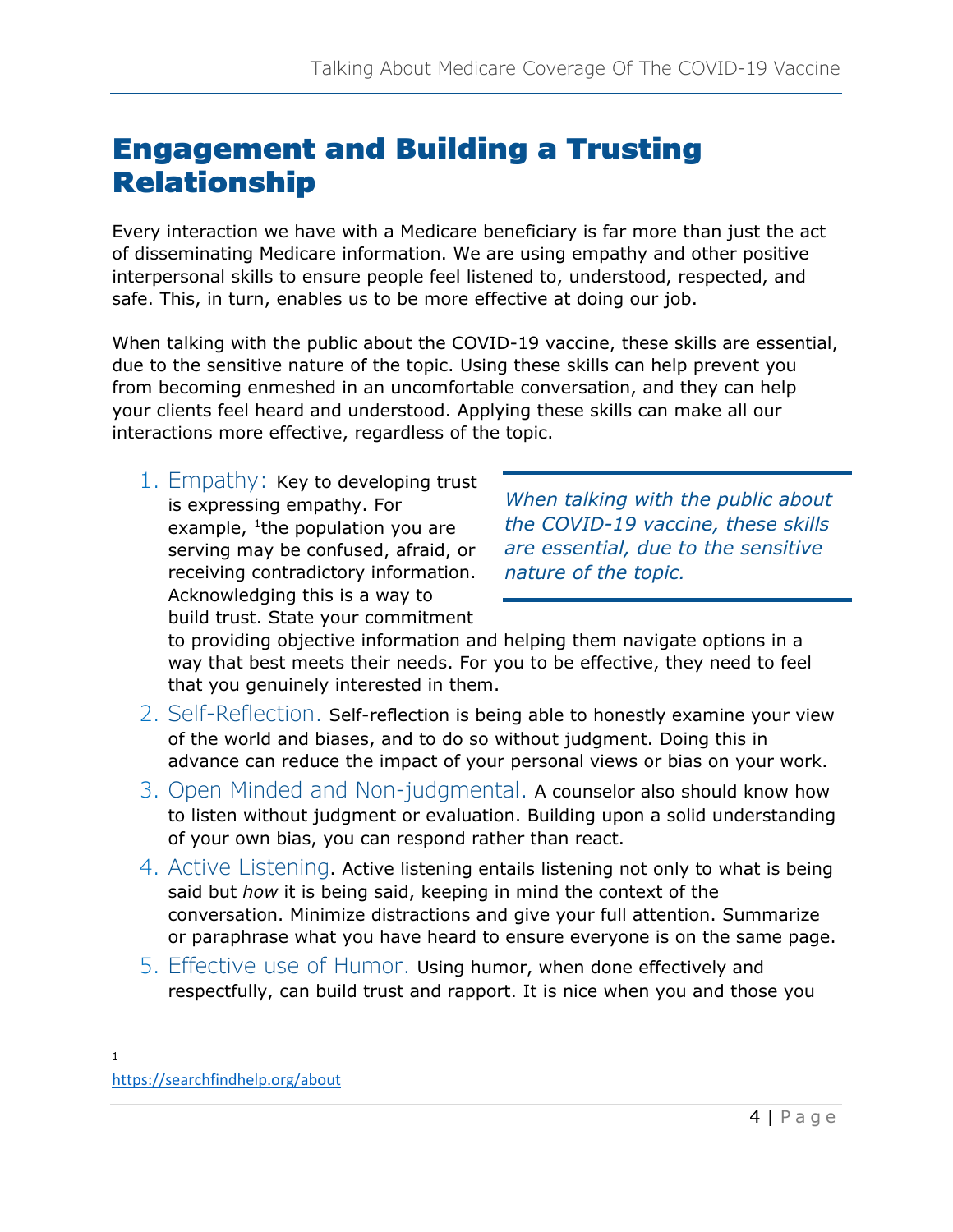work with can laugh together on common ground. However, you need to be careful with humor. Never use humor that is at the expense of other people.<br><sup>2</sup>One study found that a hint of self-deprecating humor can be a useful tool for making yourself more approachable.

### <span id="page-5-0"></span>Session Structure and Scripts

To maintain trust and establish rapport, have a structured framework for your sessions with clients. Explaining what to expect during their time with you will provide a sense of comfort, and it should happen almost immediately after introductions.

Let's look at a basic 5-step structure. Woven into this structure are scripted statements in green that you can choose to use in your sessions. Other ideas are provided in the FAQs that follow. Use your interpersonal skills to determine whether and when to introduce the COVID-19 vaccine handout into your session, and, if applicable, the vaccine [survey](https://weintheworld.notion.site/Forms-and-Surveys-for-Metrics-Learning-and-Evaluation-94814851d1164c0898f6220622d01130) (requested of HRSA grant sub-awardees). Remember, your role is to provide objective information, not to try to sway people.

#### 1. Introductions

Greet the person warmly, introducing yourself by name. Make sure you know how to pronounce their name accurately and find out how they like to be addressed. Do they use a nickname? Then, remember their preference and call them by that name in your session. Explain what to expect during their appointment with you.

#### 2. Completing Paperwork

This is often a difficult part of a session for many counselors. There is usually paperwork that needs to be done, information that needs to be shared, or personal questions that need to be asked. Have an opening statement, such as:

- "Before we get started, I want to let you know that I will need to gather some personal information from you that will help us in the future to serve everyone better."
- Or "We want to make sure that everyone we serve gets the best possible information and care. We're going to ask you some broad demographic questions, so that we can ensure that every one of every background gets the highest quality of information and services available to them. We'll keep this information confidential."

<span id="page-5-1"></span><sup>&</sup>lt;sup>2</sup> [https://greatergood.berkeley.edu/article/item/how\\_a\\_little\\_humor\\_can\\_improve\\_your\\_work\\_life](https://greatergood.berkeley.edu/article/item/how_a_little_humor_can_improve_your_work_life)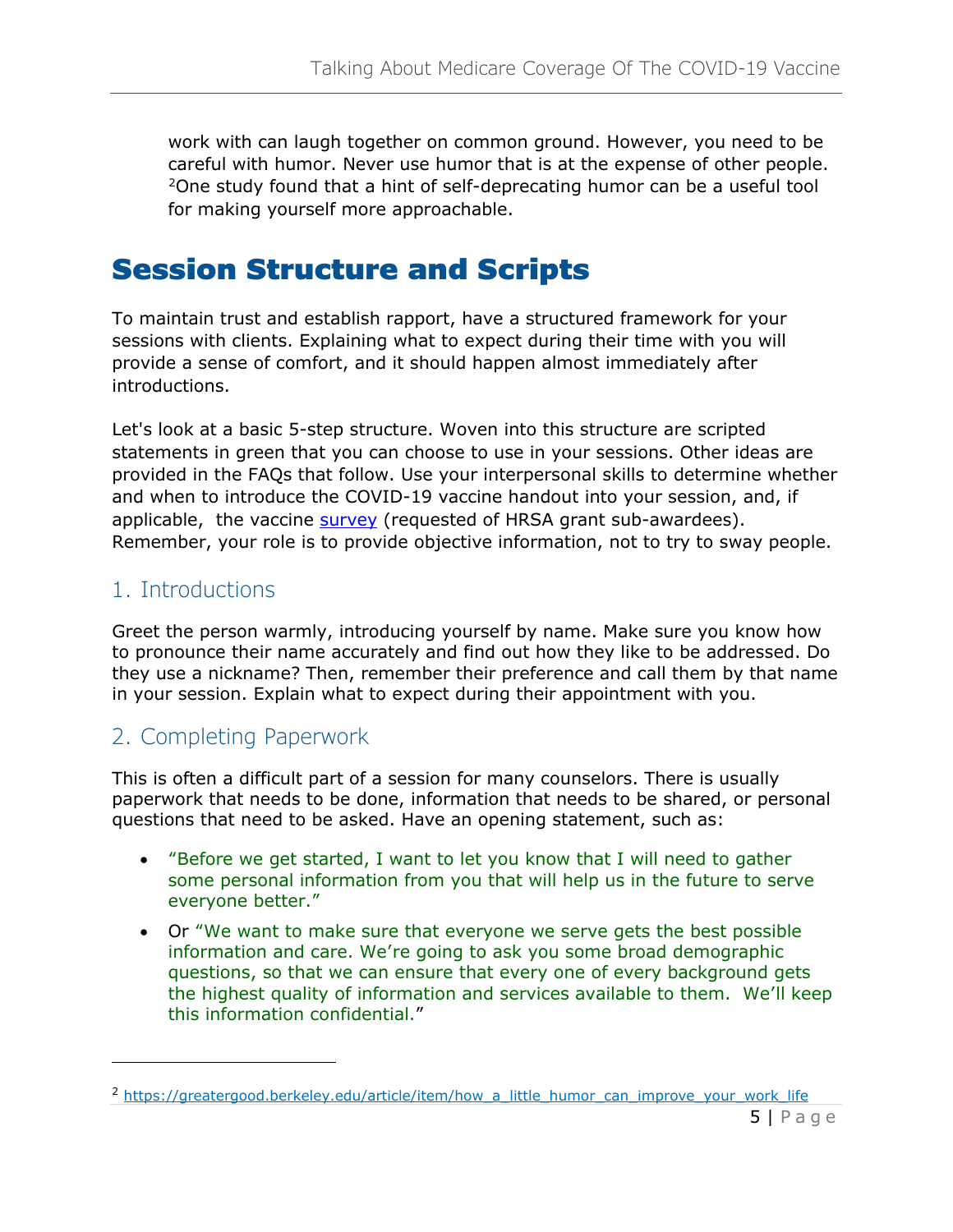• As long as you feel comfortable, it is recommended that you use the beginning of your session to address the COVID-19 vaccine handout. It can depend upon whether you have already developed a rapport or what you notice about your client, using your soft skills. Through overt or non-verbal ways, do they display an obvious bias for or against getting vaccinated?

*Woven into this structure are scripted statements in green that you can choose to use in your sessions.*

- o **Shows a bias** *against* **the vaccine**: If they give an immediate impression of being highly biased against getting vaccinated, you should avoid the subject or leave it for your session conclusion. Perhaps, by then, you will have developed more rapport. If your session is in-person, you could simply have a stack of handouts on your desk, but don't mention them.
- o **Seems neutral or shows a bias** *for* **the vaccine:** You can use the beginning of your session to introduce the handout by saying: "Also, because of the COVID-19 pandemic, we have been asked to provide you a handout about the COVID-19 vaccine and Medicare. Do you want to go over this handout together, or do you prefer to move on?"
	- If they are open to information about the vaccine, you can choose to say, "Are you willing to complete a short [survey](https://weintheworld.notion.site/Forms-and-Surveys-for-Metrics-Learning-and-Evaluation-94814851d1164c0898f6220622d01130) that we and other organizations nationally are using with older adults during COVID-19?"
	- You might also consider saying, "We also have a longer fact sheet with more details about [Medicare coverage of COVID-19.](https://www.shiphelp.org/covid-19) It could be helpful if you or anyone else you know on Medicare ever worries that they might have COVID."

These are just examples. It is important that personal questions or handouts not be a surprise.

#### 3. Information Gathering

At this stage of the session, it is time to ask the beneficiary or caregiver how specifically you can assist them. Once the beneficiary or caregiver has laid out their expectations or needs for the session, take the time to summarize your understanding. This is critical to moving forward on the same page. If you do not take the time to summarize, the person you are working with might think that you were not listening. This can quickly damage trust.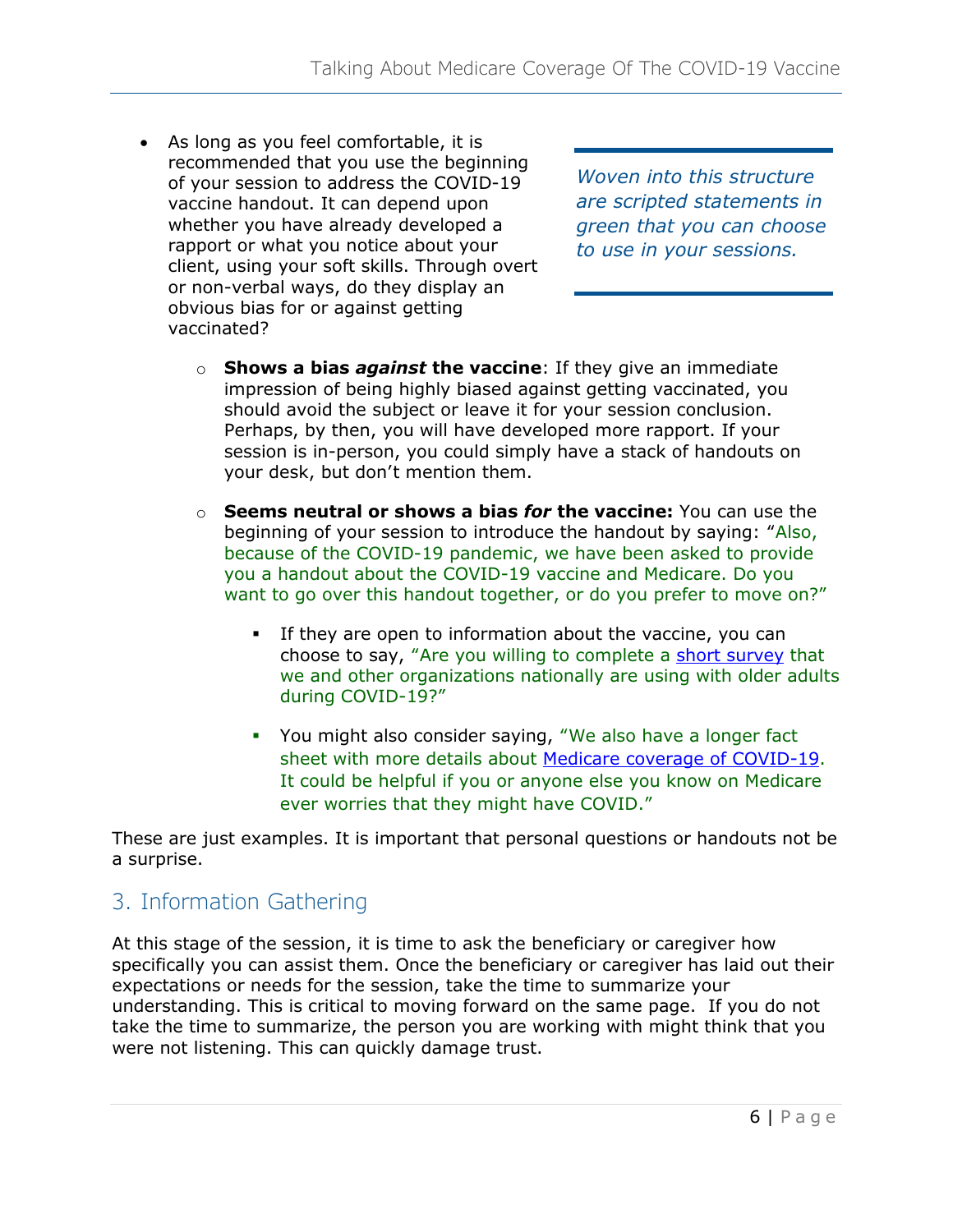#### 4. Body of the session

This is your opportunity to do the work of your program mission – SHIP counseling, if you are with the SHIP program, and/or providing Information & Assistance or other types of Older Americans Act services if you are with an AAA. If the subject of COVID-19 enters the conversation, this can be your cue to either approach or avoid the subject of the vaccine, if you didn't already address it while completing paperwork. Here are some example statements:

- If they express concern about getting COVID-19, or if they talk about someone they know who had COVID-19:
- have a handout I can give you/send to you/read to you." **COVID-19 Vaccines for People with Medicare** *This handout for the public is available*  What does it cost? You pay nothing for the vaccine! *separately and is also attached at the end of*  Where do I go? COVID-19 vaccines are available at *this guide.* pharmacies, clinics, doctors' offices, hospitals, or even in the home. Find a vaccine near you at www.vaccines.gov.

 $\circ$  "We have information about the COVID-19 Vaccine and Medicare. I

- o You might also consider saying, "We also have a fact sheet about Medicare coverage of COVID-19, should you, a friend, or a loved one on Medicare be unfortunate enough to get it."
- $\circ$  If they are open to vaccine information, you could add, "Are you willing to complete a short [survey](https://weintheworld.notion.site/Forms-and-Surveys-for-Metrics-Learning-and-Evaluation-94814851d1164c0898f6220622d01130) that we and other organizations nationally are using with older adults during COVID-19?"
- If they express hostility toward COVID-19 precautions, including without you even bringing up the subject, you may choose to entirely avoid offering the vaccine handout. If at any time, the person seems opposed to discussing COVID-19 or the vaccine, you should drop the subject. You are not expected to convince anyone to get vaccinated. You do not need to broach a difficult topic and put yourself in an uncomfortable situation.

*If the person seems opposed to discussing the vaccine, you should drop the subject.*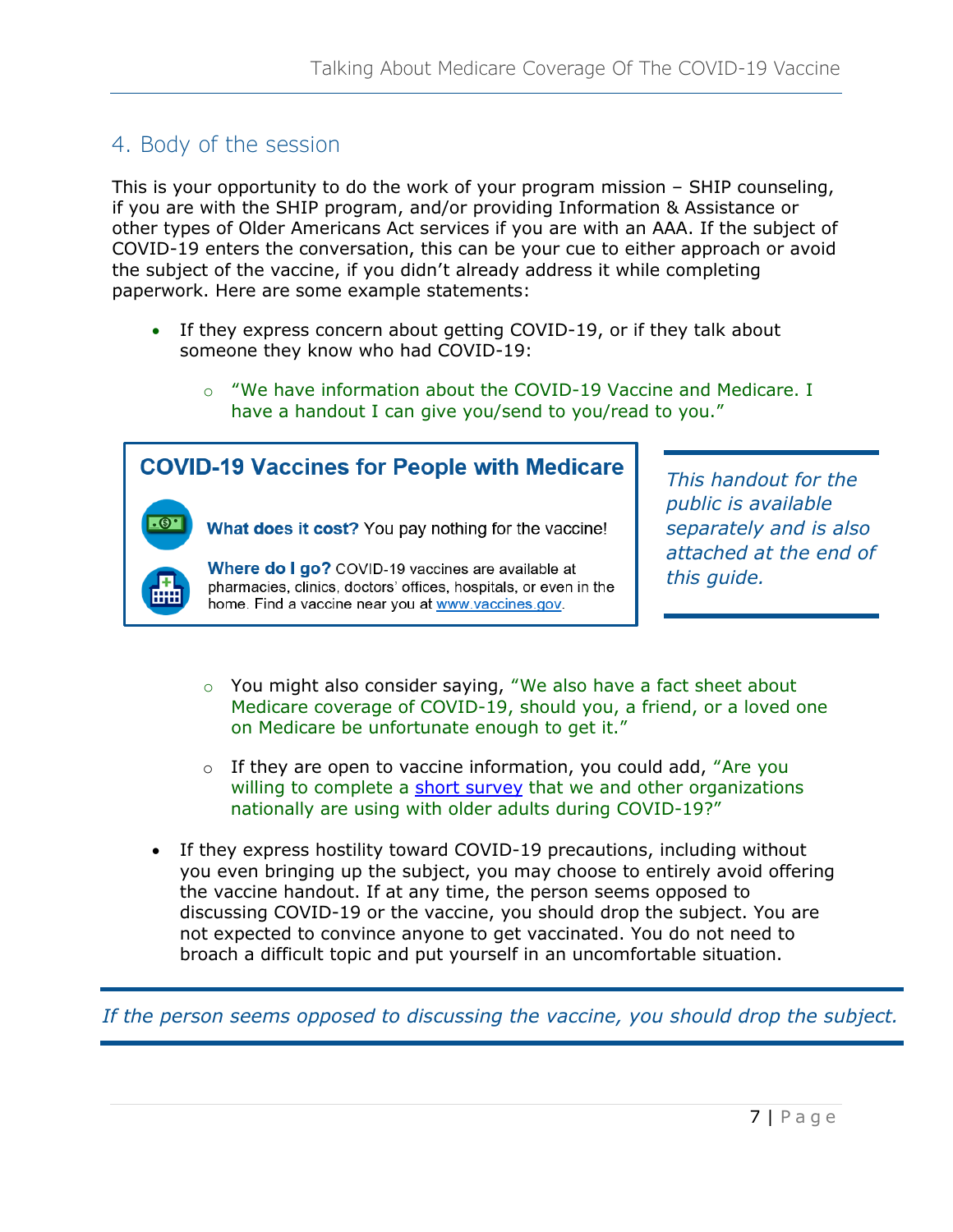- Here are some sample statements you can use if you need to drop the subject:
	- $\circ$  "I certainly don't want to convince you one way or the other. We're just expected to make this information available. Let's go ahead and talk about what brought you to us today."
	- o Or "I respect your right to choose to for yourself. This is a personal decision. Let's go back to what brought you here today."

#### 5. Conclusion

The end of the session is just as important as the beginning of the session. It is time to summarize what has occurred and be sure they understand the information and the answers you provided. You should also discuss any next steps if you are scheduling a follow-up appointment. If you have not yet brought up the COVID-19 vaccine, but feel comfortable doing so, you can make it part of your conclusion:

- "Also, because of the COVID-19 pandemic, we have been asked to provide you a handout about the COVID-19 vaccine and Medicare. Do you want to take it home with you? We can also go over the information together if you think you might have questions."
	- $\circ$  If they are open to information about the vaccine, you can choose to say, "Are you willing to complete a short [survey](https://weintheworld.notion.site/Forms-and-Surveys-for-Metrics-Learning-and-Evaluation-94814851d1164c0898f6220622d01130) that we and other organizations nationally are using with older adults during COVID-19?"
	- $\circ$  If they are glad to have the information, consider also offering a copy of the Medicare Coverage of COVID-19 fact sheet: "If you or someone you know is unfortunate enough to get COVID, this fact sheet about Medicare Coverage of COVID-19 could be helpful."

Be sure to thank them for the time and always leave them with a positive comment or action. Let them know that if they have questions at any time, they can contact you or your organization again.

*If you are a HRSA sub-awardee, consider asking this question: "Are you willing to complete a short survey that we and other organizations nationally are using with older adults during COVID-19?"* 

*Survey link: [https://weintheworld.notion.site/Forms-and-Surveys-for-Metrics-](https://weintheworld.notion.site/Forms-and-Surveys-for-Metrics-Learning-and-Evaluation-94814851d1164c0898f6220622d01130)[Learning-and-Evaluation-94814851d1164c0898f6220622d01130](https://weintheworld.notion.site/Forms-and-Surveys-for-Metrics-Learning-and-Evaluation-94814851d1164c0898f6220622d01130)*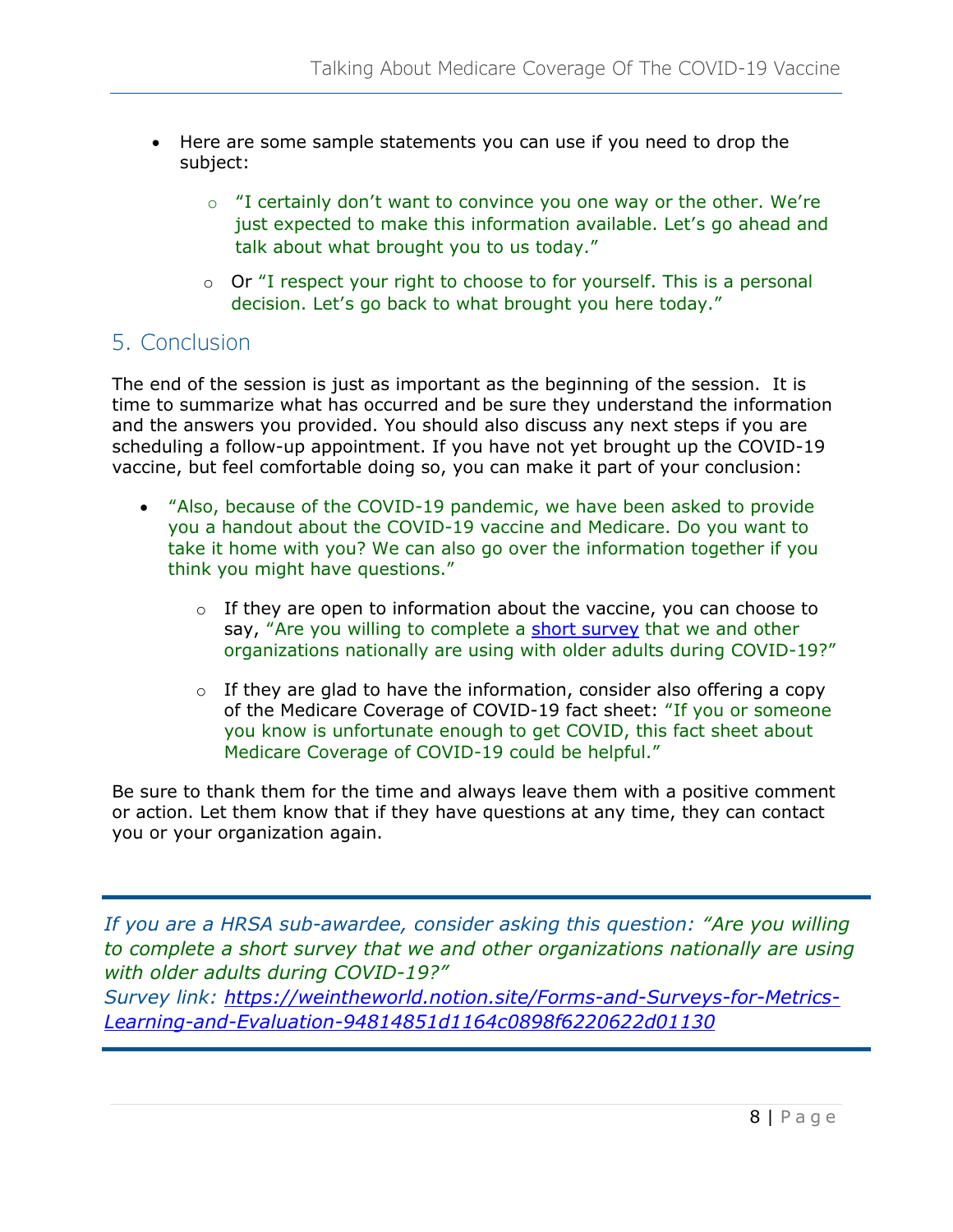### <span id="page-9-0"></span>Handling Strong Emotions or Difficult Behaviors

Every contact brings with it the possibility of challenges unrelated to the complexities of Medicare or social services programs. This may especially be true during the challenges of helping others during the current pandemic.

People may come to an appointment in an emotional or behavioral state, which can create hurdles that must be addressed either up front or throughout the session. It helps to try to understand the causes of these hurdles so that you can minimize, as much as possible, their impact.

- **Volatility.** A client may be angry because they have had their personal and economic life disrupted by COVID-19. They may be verbally contentious about government programs.
- **Emotional needs.** A client may be focused on a recent loss of a family member to COVID-19 or the loss of the freedom to socialize and may report feeling isolated and alone.
- **Non-compliance.** You might encounter an individual who enters the building or session without following your agency's required COVID precautions.

#### **Strategies**

It does not matter if you are trying to de-escalate, emotionally support, or negotiate, each situation can benefit from some common and effective strategies. Some of these strategies are the same used for initial engagement.

- Do not take their anger personally. Realize that they are reacting to previous experiences or emotional states.
- Do not arque. Your task is to de-escalate or to remove roadblocks so you can effectively assist the beneficiary.
- Listen without interruption. Do not try to compete or take over the conversation. Manage the session by listening and assessing the situation. Use your active listening skills to try and understand what they are truly upset about. When the opportunity allows, paraphrase or summarize to acknowledge what you believe the core issue is, if possible.
- Display empathy. By acknowledging their frustrations without judgment, you can help calm people. They will see that you do care about solving their problem (even if it may mean referring them to an outside entity).
- Be flexible and patient. Understand that you each have the same goal in mind. Be willing to stay where the person is and redirect them to the purpose of your appointment as soon as respectfully possible.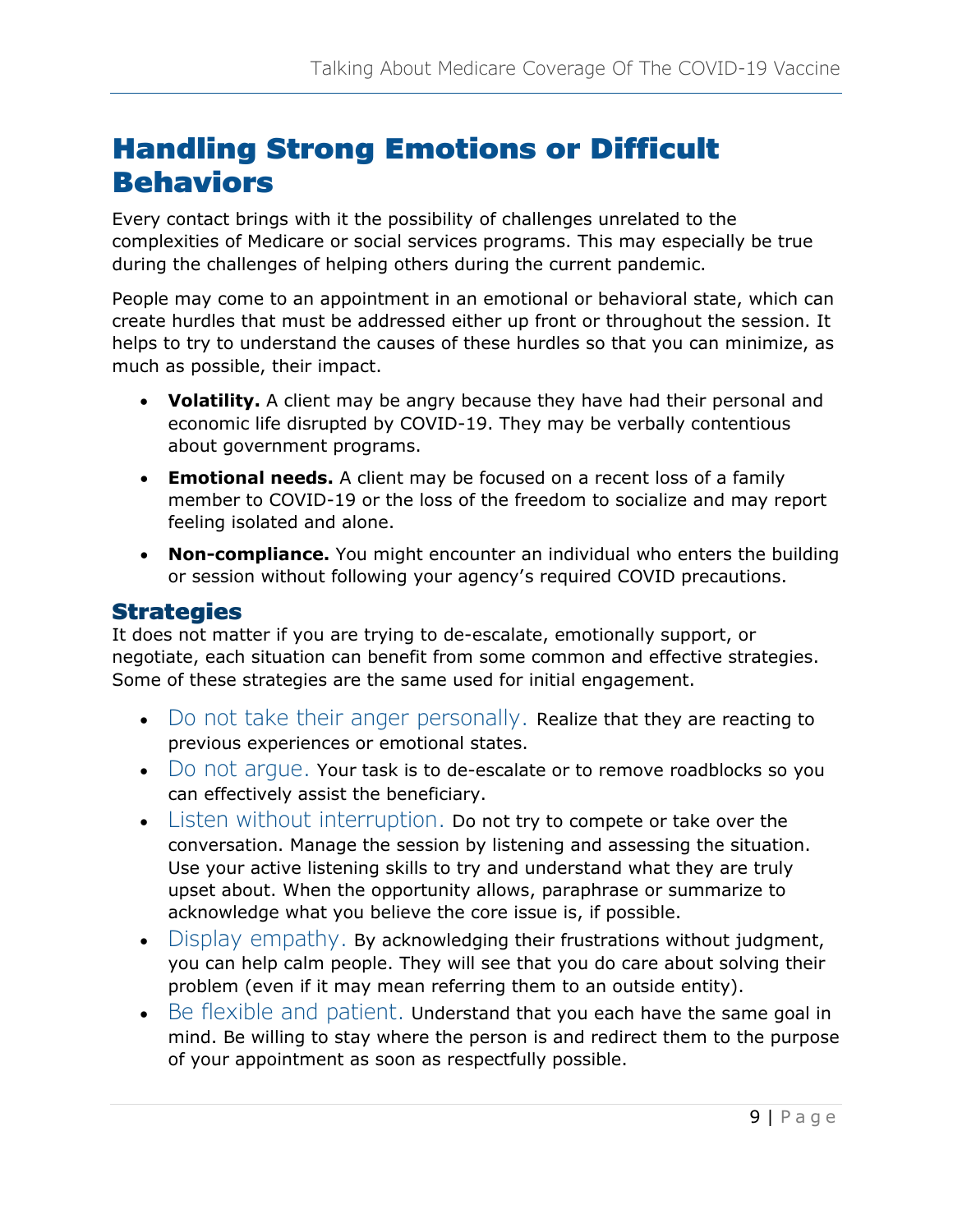- Suggest realistic steps for resolution. Once you feel things have begun to calm, it will be important to establish the next steps. You might say something like:
	- o "I can certainly appreciate your frustration with the current situation. Perhaps our next step is for me assist you with your specific Medicare questions. At the end, I can share some other resources that might help."
- Prioritize safety. If, for example, they will not comply with your agency's COVID-19 safety precautions, you can suggest a follow-up session by telephone. If they display threatening or aggressive behavior that doesn't

respond to your deescalation techniques, create physical distance. Back away or make an excuse for leaving the room. Get help. This is where being aware of your agency policies and protocols is important.



There may be times when your efforts are not effective or when the individual's needs are beyond your expertise. Their emotional or behavioral state needs more targeted assistance from another type of provider. In these cases, it is important to understand your agency's policies or procedures. Know this information before any session. Always remember and stay within the boundaries of your role.

### <span id="page-10-0"></span>FAQs: Talking about the Handout and Survey

Here we address common questions about introducing the handout and the subject of the vaccine. Most are based upon in-person sessions, but you can adapt them, as needed, for telephone sessions. (Note: for telephone sessions, you would be either reading the information from the handout or offering to send it by email, depending upon the situation.)

#### **1. What if the person does not want the COVID-19 vaccine handout?**

You should let them know you respect their decision and move on. You should never try to sway or convince them otherwise. Do not continue the conversation, for example, by sharing the latest statistics on covid death rates in people 65 and over. This approach will likely have a negative overall impact.

#### **2. Must I provide the COVID-19 vaccine handout in the beginning of our contact, or can I share it at the end of our session?**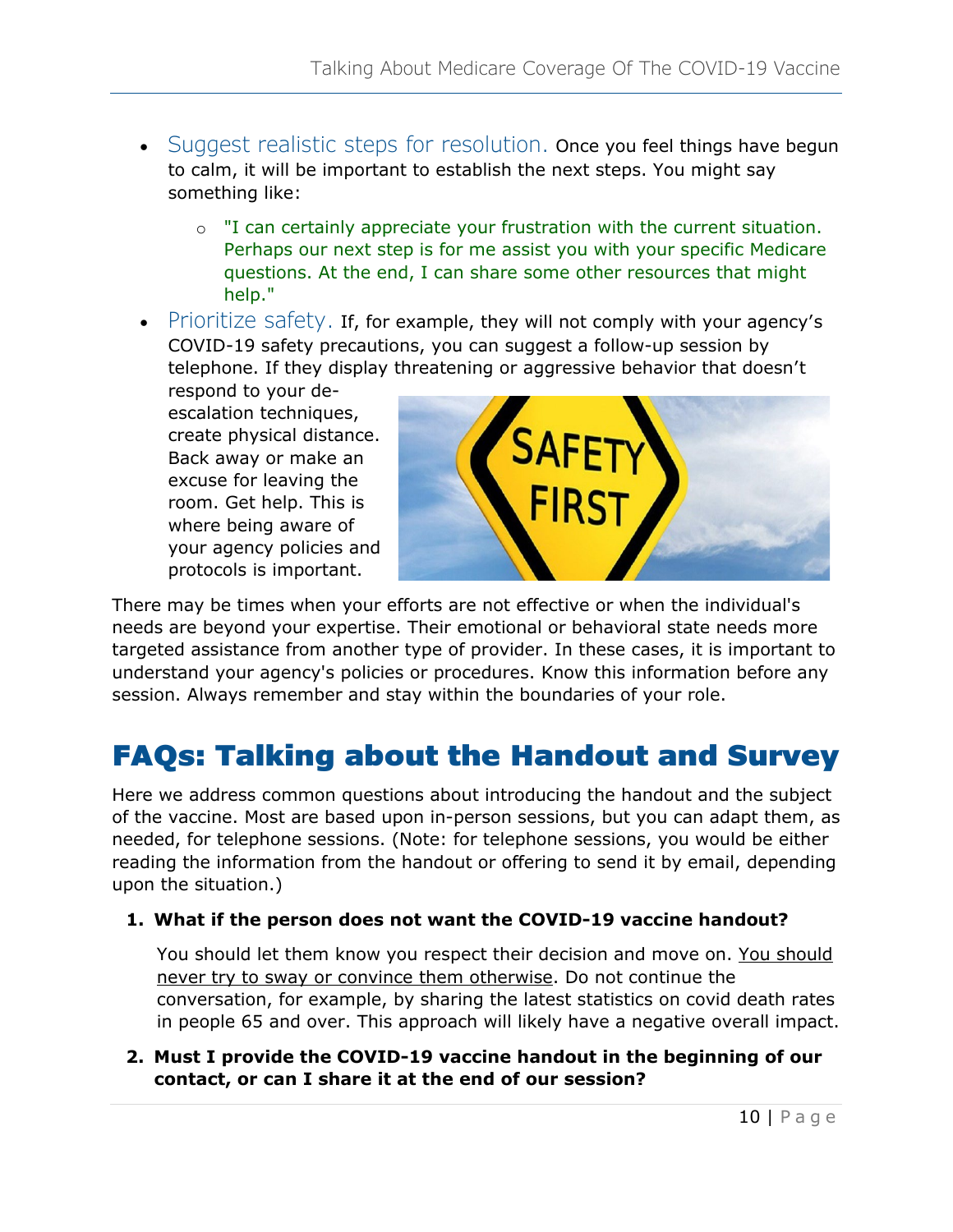Providing the handout and information at the end of a contact is permitted. The critical point to remember is there should not be surprises for the beneficiary or caregiver. In the beginning of the session, when you are giving them an overview of what to expect, you can let them know your organization is providing a handout related to Medicare and COVID-19 vaccinations and answering any questions they may have.

#### **3. What should I do if the person has other questions about COVID-19?**

Use the information in this guide to answer other questions, such as details about Medicare coverage of COVID-19. Stay within your role. If their question is outside of your role, refer them to the appropriate resource, such as their health care provider, public health department, or information provided by the Centers for Disease Control and Prevention (CDC).

#### **4. What should I do if a person becomes upset, agitated, or angry when I mention COVID-19?**

Remain calm and de-escalate the situation. (Review the section in this guide titled Handling Strong Emotions or Difficult Behaviors.) One way to calm the situation is to keep talking in a soft nonthreatening voice. Talking helps keep you responsive rather than reactive. You might say, "I am sorry. I did not mean to upset you. That was definitely not my intention. I am only doing what I was asked to do."

Never argue or challenge their position. Individuals who are escalated will notice your tone of voice and your body language more than what you say. Talk softly and keep your hands open and relaxed. Do not move toward the individual; if anything, slide you chair back and create distance.

After you have apologized for upsetting them, which you should do, you could suggest having a seat so we can move on. If they had stood up when agitated, but then sit back down, it is a good sign they are calming. At this point, if you do not feel safe, you can excuse yourself momentarily, and seek assistance from someone else at your agency.

Finally, this is never a comfortable position for even the most experienced staff. It is important that you already be familiar with your agency policy or stance about how and when to end a session if you do not feel safe. It is also important to familiarize yourself with the strategies provided in this guide and by your own agency *before* a tense situation occurs.

#### **5. What should I do if a beneficiary or caregiver begins a contact upset about COVID-19 before you talk with them about the COVID-19 vaccine handout?**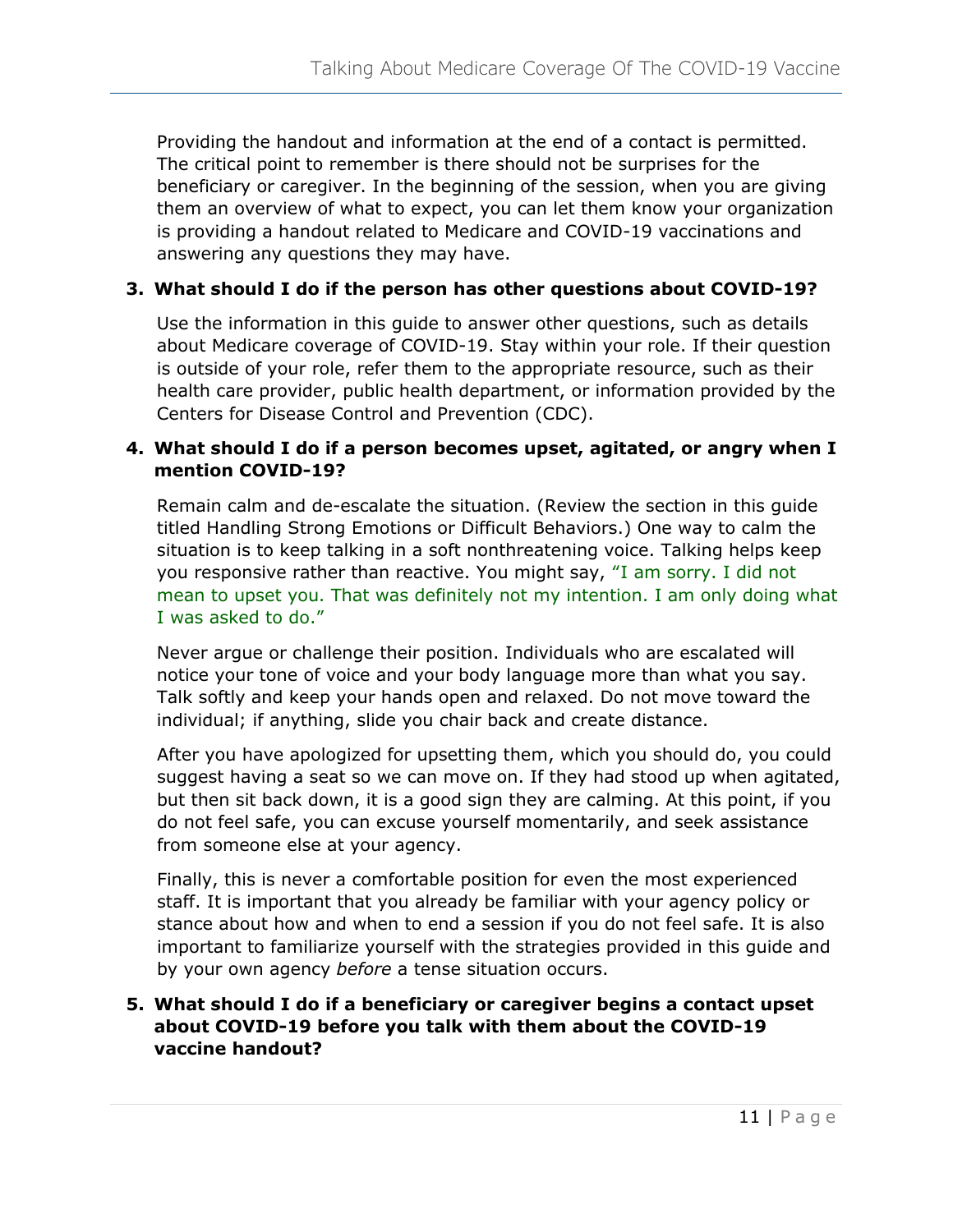Remember the reason they made an appointment with you. If you sense that providing COVID-19 vaccination information will negatively impact your ability to assist them, you should skip the handout and avoid discussion of handout. Do not even mention it.

#### **6. What should I do if the beneficiary or caregiver becomes agitated or upset when you mention providing information about or going over COVID-19 vaccinations?**

If that occurs, acknowledge their feelings. You could say, "I understand this is a divisive subject, and we can skip it if you would like." If they choose to skip it, it would be helpful to add, "I can respect that," and then move on.

#### **7. What should I say to a person who questions why we are taking the time to address COVID-19 vaccinations?**

You might let them know that your SHIP/AAA is participating in a national effort to protect people 60 and over. You might add that sharing vaccine information is seen as part of your organization mission, as it is one of Medicare's preventive benefits (like flu shots, an annual wellness visit, cancer screening, etc.). Point areas of alignment, such as protecting the health and financial well-being of older adults, or helping people remain independent and in their own homes. You might add, "This is especially true during the current pandemic. There is a lot of confusion regarding COVID-19 and we are simply trying get the public relevant information."

#### **8. What should I do if a person wants more information than we have time to cover?**

There are lots resources available for the public. When referring them to other resources, be sure to provide unbiased information. Prepare in advance by having some available. You should have information available about local vaccine sites, and you can use the Notes section of the one-page handout to write some down for your individual clients. You can also remind them about resources mentioned on the one-page handout, such as their doctor or the CDC. Also, there is a fact sheet about Medicare Coverage of COVID-19 that goes beyond vaccine information. Visit [www.shiphelp.org/covid-19.](http://www.shiphelp.org/covid-19)

#### **9. What if the person does not want me to explain the handout or the survey and only wants the handout itself?**

Again, do not question their decision. It is their choice. It would be appropriate to let them know that they can call back if they have any questions about the COVID-19 vaccine handout.

#### **10. What should I do if it appears the person is struggling to understand the handout?**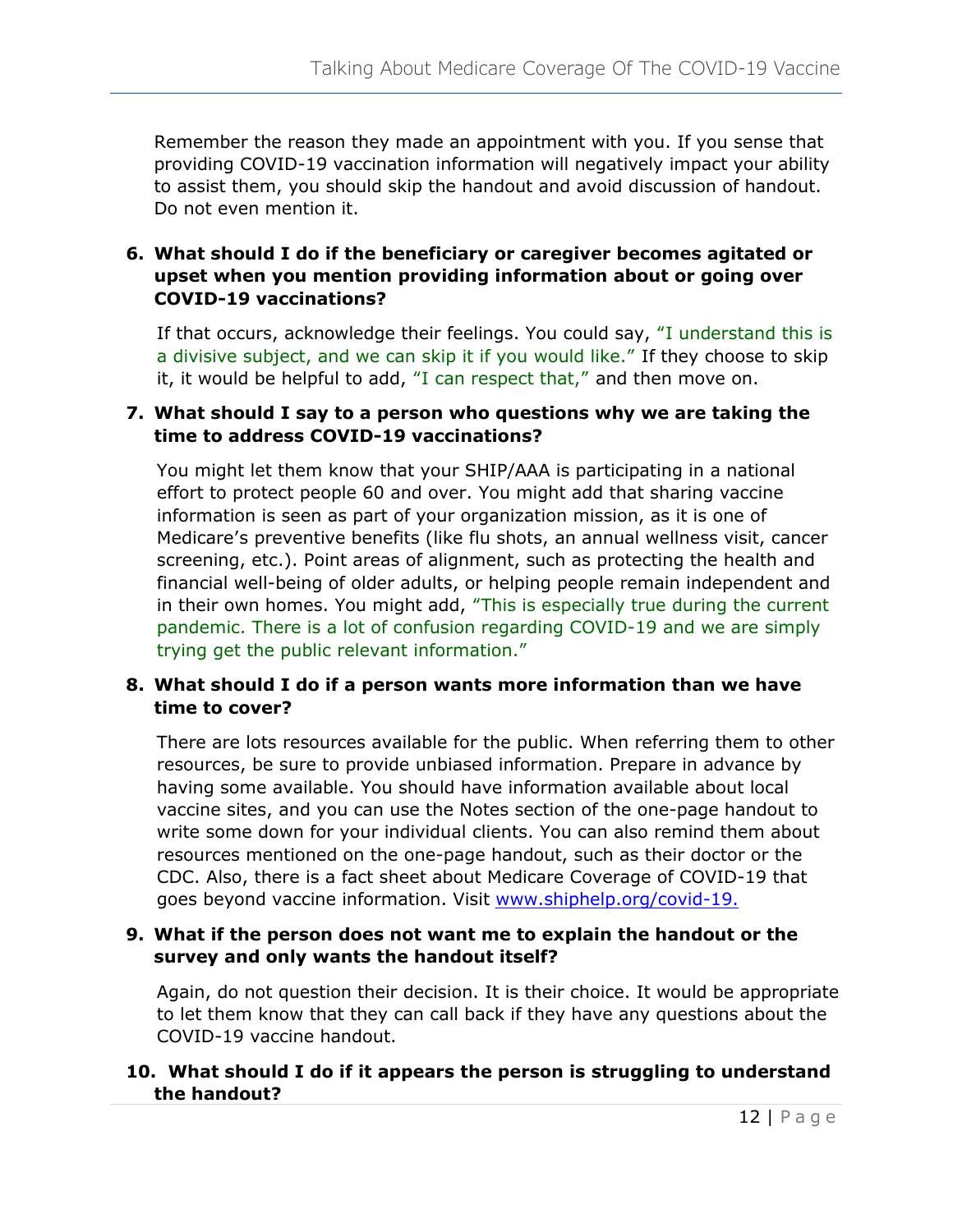It is very important to assess whether to person you are assisting is understanding the information being provided. Although the handout is designed to be read and understood by most, there may be comprehension issues, reading difficulties, language barriers, etc. It is appropriate for you to take the time to assist, as necessary. You may need to read and explain the handout or answer questions they may have. Before you read the handout to them, you should ask if they would like that. Do not assume and just read it to them. Be sure they are comfortable with the materials before you move one.

#### **11. What should I do with the handout if it was not provided during the session?**

If meeting in person, you might want to leave the handout on the desk or have the handout on another table or location in the office. This will provide them with the opportunity to take the handout at any time if they wish.

### <span id="page-13-0"></span>FAQs: Medicare Coverage and the COVID-19 Vaccine

You can use these FAQs to enhance what is provided on the one-page handout titled "Medicare Covers All COVID-19 Vaccines." If you are not a SHIP counselor and do not feel comfortable providing more detailed answers, you can refer people to your state or local SHIP program. During the COVID-19 public health emergency, SHIP counselors are an important resource for helping beneficiaries understand Medicare's coverage of the vaccine. You can find your SHIP by visiting [www.shiphelp.org.](http://www.shiphelp.org/)

#### Does Medicare cover COVID-19 vaccines?

**Yes.** Original Medicare Part B covers administration of the vaccine for Medicare beneficiaries, regardless of whether a beneficiary has Original Medicare or a Medicare Advantage Plan. They will owe no cost-sharing (deductibles, copayments, or coinsurance).

Beneficiaries should bring their red, white, and blue Medicare card to their vaccination appointment, even if they have a Medicare Advantage Plan. If they do not bring their card, their provider may ask for their Social Security number in order to look up their Medicare number and bill Medicare.

### Does Medicare cover booster shots?

**Yes.** The Food and Drug Administration (FDA) has approved an additional dose of the COVID-19 vaccine or booster for most people. The additional dose is covered by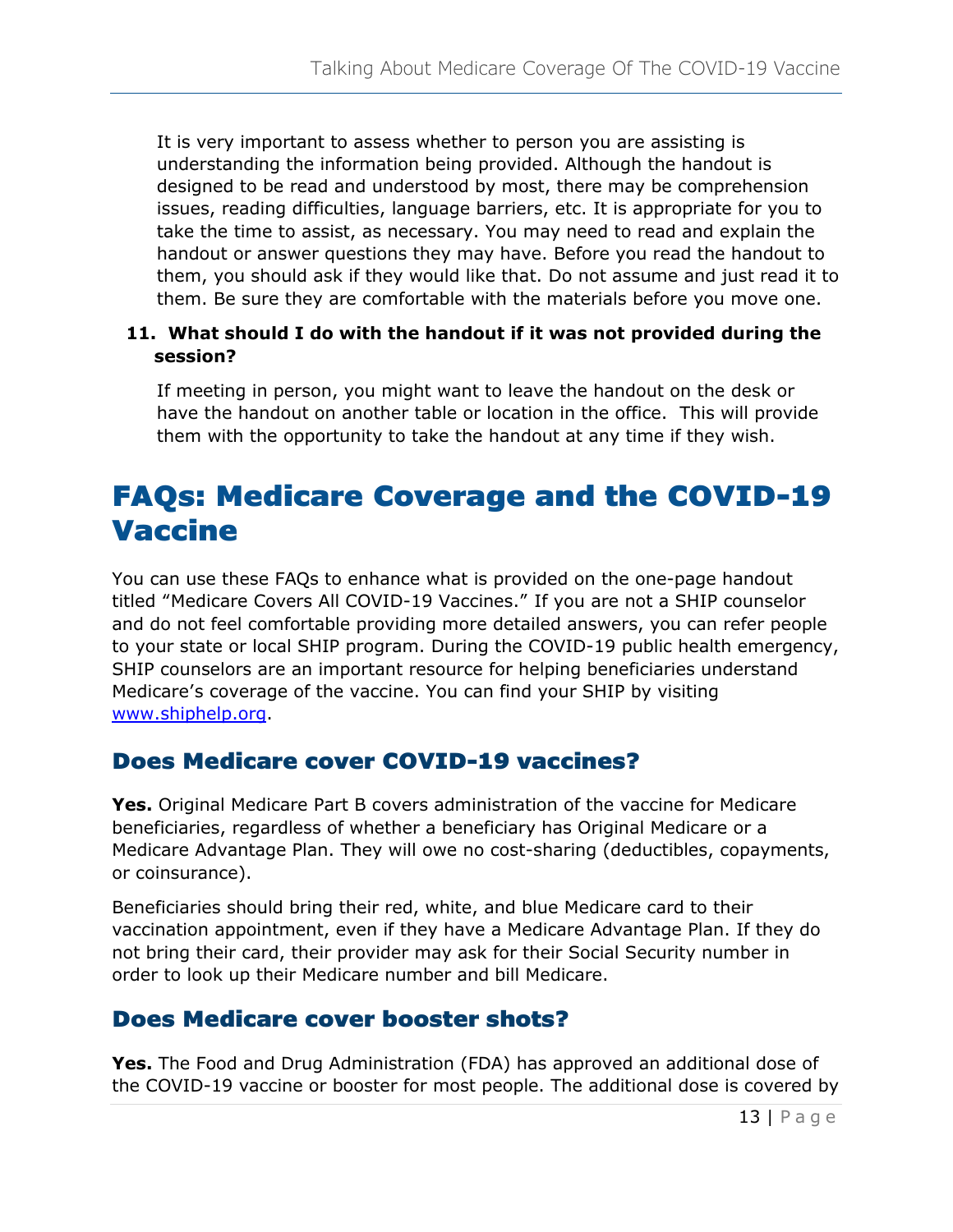Medicare with zero cost-sharing. Certain people can choose which COVID-19 vaccine to receive as their booster. People should receive the COVID-19 vaccine and booster shot for maximum protection against the virus. Health officials recommend that older adults receive booster shots, especially as new variants emerge. Beneficiaries should speak with their doctor if they have questions or concerns.

#### Can someone get a flu shot at the same time as their COVID-19 vaccine?

**Yes.** People can receive the flu shot and COVID-19 vaccine at the same time. Medicare Part B covers one flu shot every flu season (November through April). Medicare beneficiaries should owe no cost-sharing.

#### Do beneficiaries need to be on the lookout for fraud related to the vaccine?

**Yes.** Beneficiaries should be aware of fraud schemes related to the vaccine. They should not share Medicare numbers or other important health information with anyone except for trusted health care providers.

The vaccine should cost nothing, so beneficiaries should be wary of people who ask for financial information. Suspected fraud should be reported to the Senior Medicare Patrol (SMP). Find your SMP by visiting [www.smpresource.org](http://www.smpresource.org/) or calling 877-808- 2468.

#### Where can I find COVID-19 vaccine information?

The Centers for Disease Control and Prevention (CDC) provide national and state data related to COVID-19 vaccination: [https://covid.cdc.gov/covid-data](https://covid.cdc.gov/covid-data-tracker/#county-view)[tracker/#county-view.](https://covid.cdc.gov/covid-data-tracker/#county-view)

For more information about the vaccine, visit [https://www.cdc.gov/coronavirus.](https://www.cdc.gov/coronavirus) The CDC says that the risk to unvaccinated people increases with age [\(https://www.cdc.gov/coronavirus/2019-ncov/need-extra-precautions/people-with](https://www.cdc.gov/coronavirus/2019-ncov/need-extra-precautions/people-with-medical-conditions.html)[medical-conditions.html.](https://www.cdc.gov/coronavirus/2019-ncov/need-extra-precautions/people-with-medical-conditions.html))

If you are concerned about the safety or effectiveness of the vaccine, talk with your physician or other health care provider, pharmacist, or local department of public health.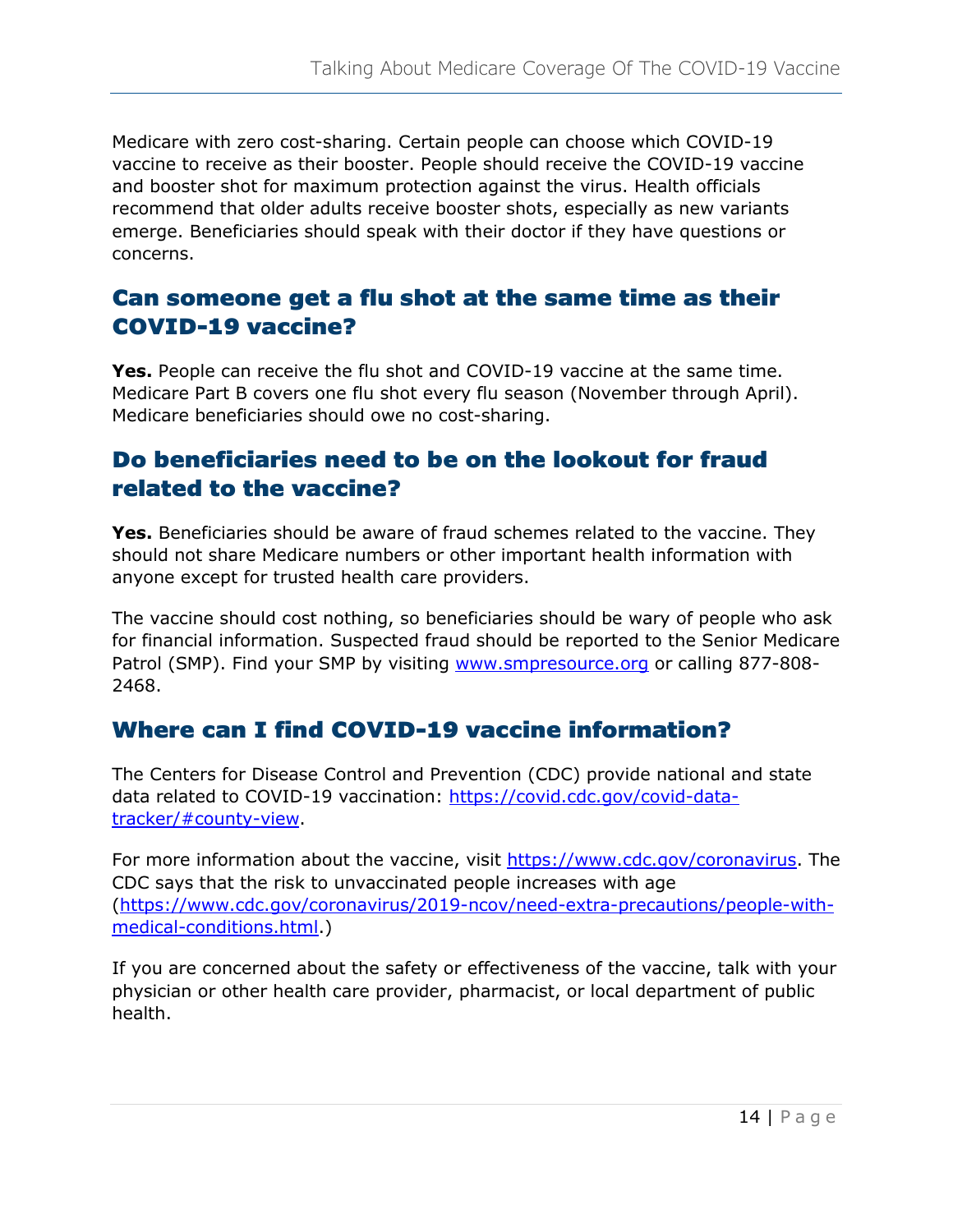### <span id="page-15-0"></span>Other COVID-19 Resources

Here are other resources that can help you in your Medicare counseling sessions or Information & Assistance sessions related to COVID-19 and Medicare.

#### Fact Sheet: Medicare Coverage and COVID-19

This fact sheet is available at [www.shiphelp.org/covid-19.](http://www.shiphelp.org/covid-19) It addresses the following topics:

- COVID-19 testing
- Vaccination
- Antibody treatment
- Telehealth benefits
- Prescription refills
- Rules governing Medicare Advantage and Part D Prescription Drug Plans during the public health emergency.
- How to find your State Health Insurance Assistance Program (SHIP) if you need help understanding what Medicare covers and how to access care.

If you are a SHIP counselor, there is a detailed companion fact sheet for SHIP counselors in the password-protected SHIP Login area of [www.shiphelp.org.](http://www.shiphelp.org/)

The SHIP TA Center continually updates these fact sheets as COVID-19 information and guidance evolves.

#### Fact Sheet: How to Enroll in Medicare During the Coronavirus Public Health Emergency

During the coronavirus public health emergency, local Social Security offices may be closed to public or be more difficult to acces, but many services are available online and over the phone. This fact sheet is available in English and Spanish at [www.shiphelp.org/covid-19.](http://www.shiphelp.org/covid-19) It explains how to apply online and what to do if you are unable to apply online.

If you are a SHIP counselor, there is a detailed companion fact sheet for SHIP counselors in the password-protected SHIP Login area of [www.shiphelp.org.](http://www.shiphelp.org/)

#### Managing Through COVID-19 Toolkit

At the onset of the pandemic in 2020, U.S. Administration for Community Living (ACL) grantees responded quickly, modifying their service delivery systems, and expanding their technologies for everyone's safety. In preparation for the fall Medicare Open Enrollment Period, they produced a toolkit for serving the public remotely. These resources remain relevant during the continuing public health emergency.

**FIND THIS TOOLKIT AT:** [www.shiphelp.org/covid-19/toolkit](http://www.shiphelp.org/covid-19/toolkit)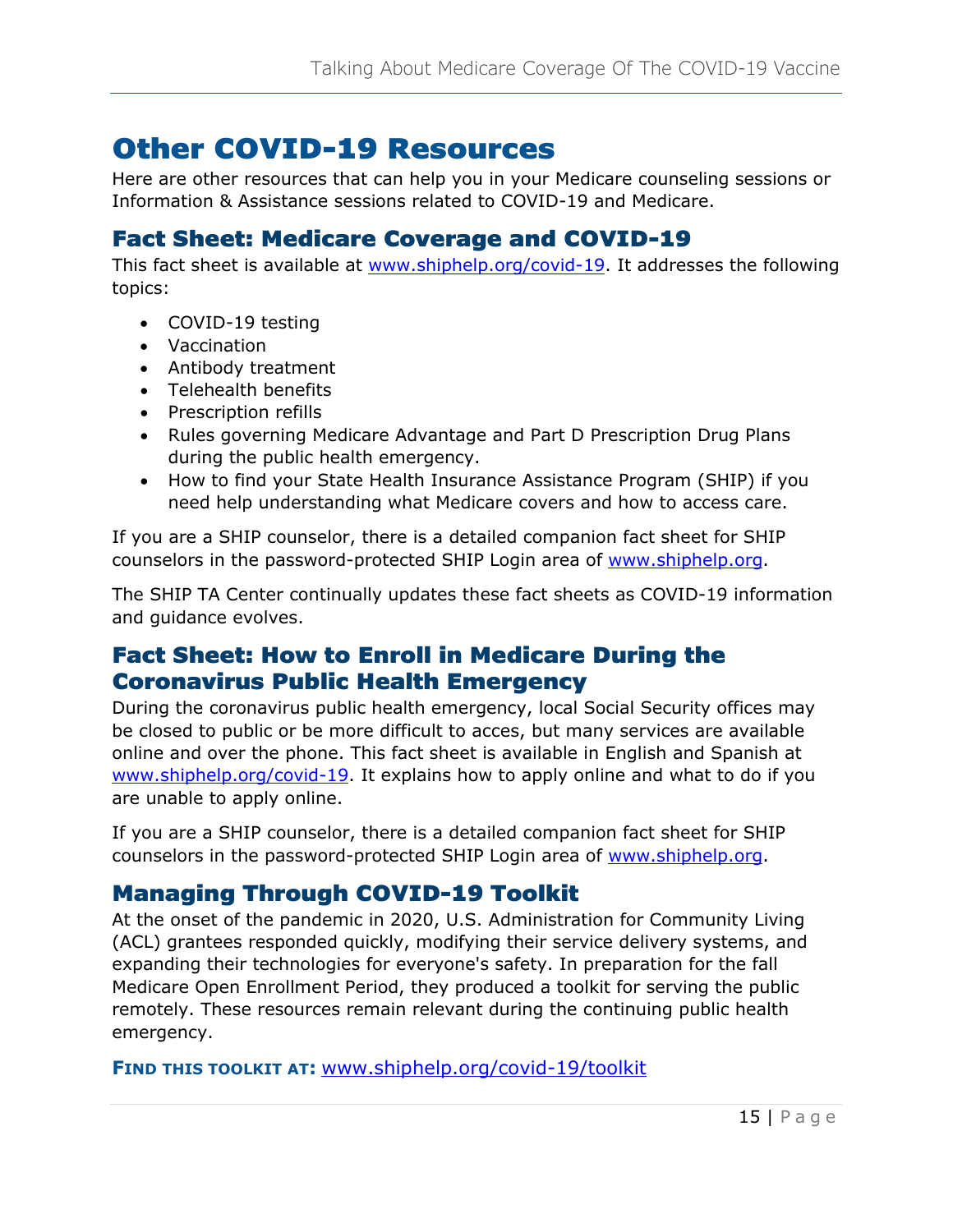### <span id="page-16-0"></span>One-Page Handout on Medicare Coverage of the Vaccine

This handout is available separately as a stand-alone document at [https://www.shiphelp.org/covid-19/toolkit.](https://www.shiphelp.org/covid-19/toolkit) It is also excerpted on the next page if you are viewing the PDF version of this document. You may customize the handout in the following ways:

- Add your program logo
- Add your program contact information
- Add your local vaccination site information
- Add your local SHIP or AAA contact information
- Print two-sided, front to back, to include the grant acknowledgement text

The pandemic is a changing environment. Please do not alter the content unless you first verify the accuracy of your desired changes with a subject matter expert.